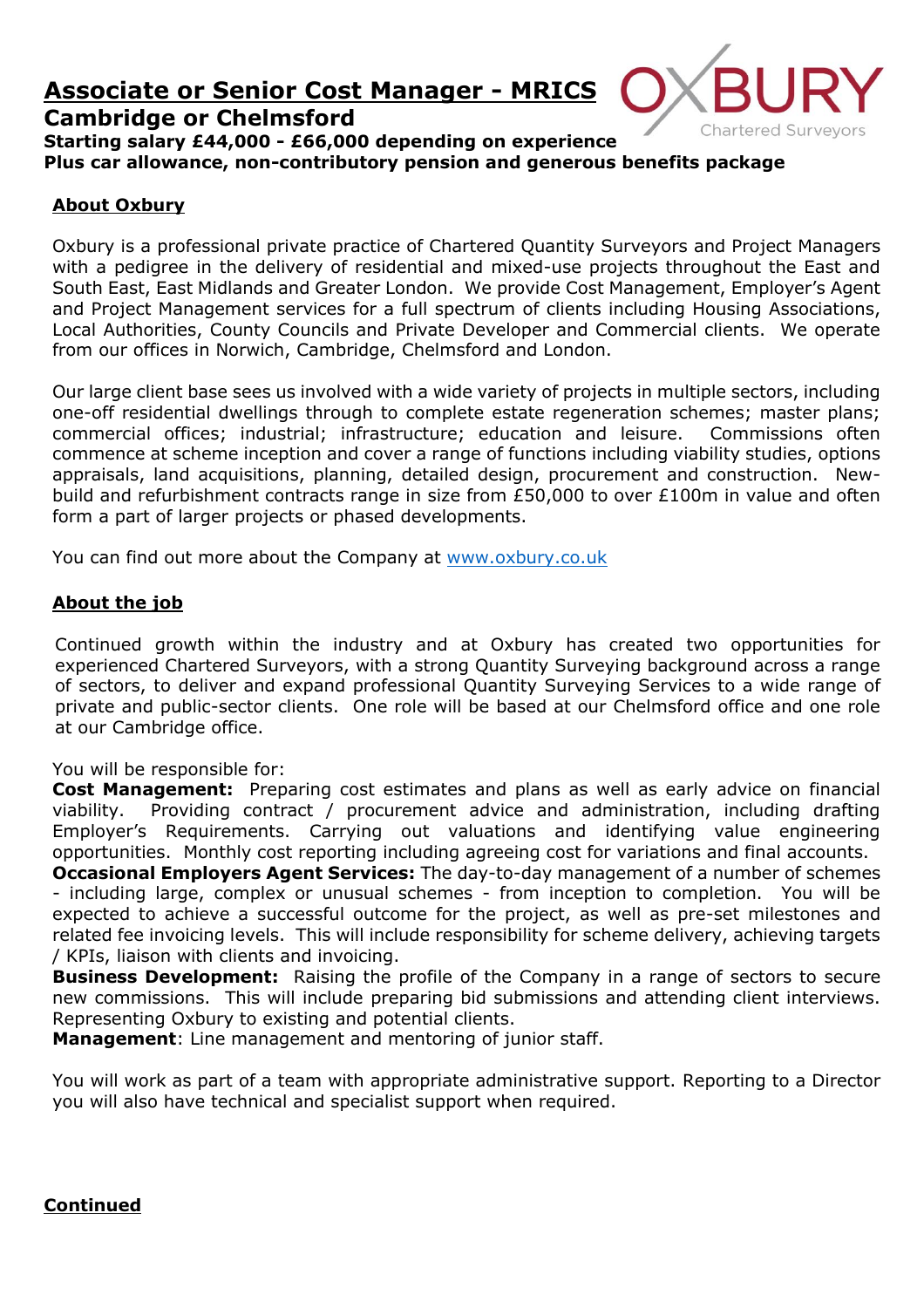# **Associate or Senior Cost Manager - MRICS Cambridge or Chelmsford**



## **Starting salary £44,000 - £66,000 depending on experience Plus car allowance, non-contributory pension and generous benefits package**

## **About You**

For your application to be successful you must be able to meet all the essential requirements listed below. The strongest applications will also be able to show that they meet some of the desirable requirements for the role.

| <b>Criteria</b>           | <b>Essential Requirements</b>                                                                                                         | <b>Desirable Requirements</b>                                                        |
|---------------------------|---------------------------------------------------------------------------------------------------------------------------------------|--------------------------------------------------------------------------------------|
| Qualifications            | MRICS qualified (or equivalent level of<br>experience)                                                                                | Member of the Association<br>of Project Safety                                       |
|                           |                                                                                                                                       | Current CSCS card holder.                                                            |
| Experience /<br>Knowledge | Experience of cost management and reporting.<br>Experience of traditional contracts (with and                                         | Experience of line<br>managing / mentoring<br>staff.                                 |
|                           | without quantities)<br>Experience of Design and Build procurement and<br>contract administration, in the role of Employer's<br>Agent. |                                                                                      |
|                           | Experience of providing early advice and liaison<br>with clients.                                                                     |                                                                                      |
|                           | Experience across a broad range of sectors.                                                                                           |                                                                                      |
| Skills and<br>aptitudes   | Capable of working autonomously and managing<br>own time in order to meet deadlines and targets.                                      | Actively involved in local<br>property related events and<br>continuous professional |
|                           | Client focused.                                                                                                                       | development.                                                                         |
|                           | Professional demeanor.                                                                                                                |                                                                                      |
|                           | Confident verbal communication and diplomacy<br>in a variety of situations.                                                           |                                                                                      |
|                           | Able to quickly build new business relationships<br>and develop potential opportunities.                                              |                                                                                      |
|                           | Computer literate.                                                                                                                    |                                                                                      |
| Other<br>Requirements     | Capable of moving around a construction site<br>(eg rough / muddy ground, climbing ladders,<br>stepping over low walls etc)           |                                                                                      |
|                           | Valid UK driving licence (many projects are rural<br>and not accessible by public transport)                                          |                                                                                      |
|                           | Committed to ongoing professional training and<br>development.                                                                        |                                                                                      |